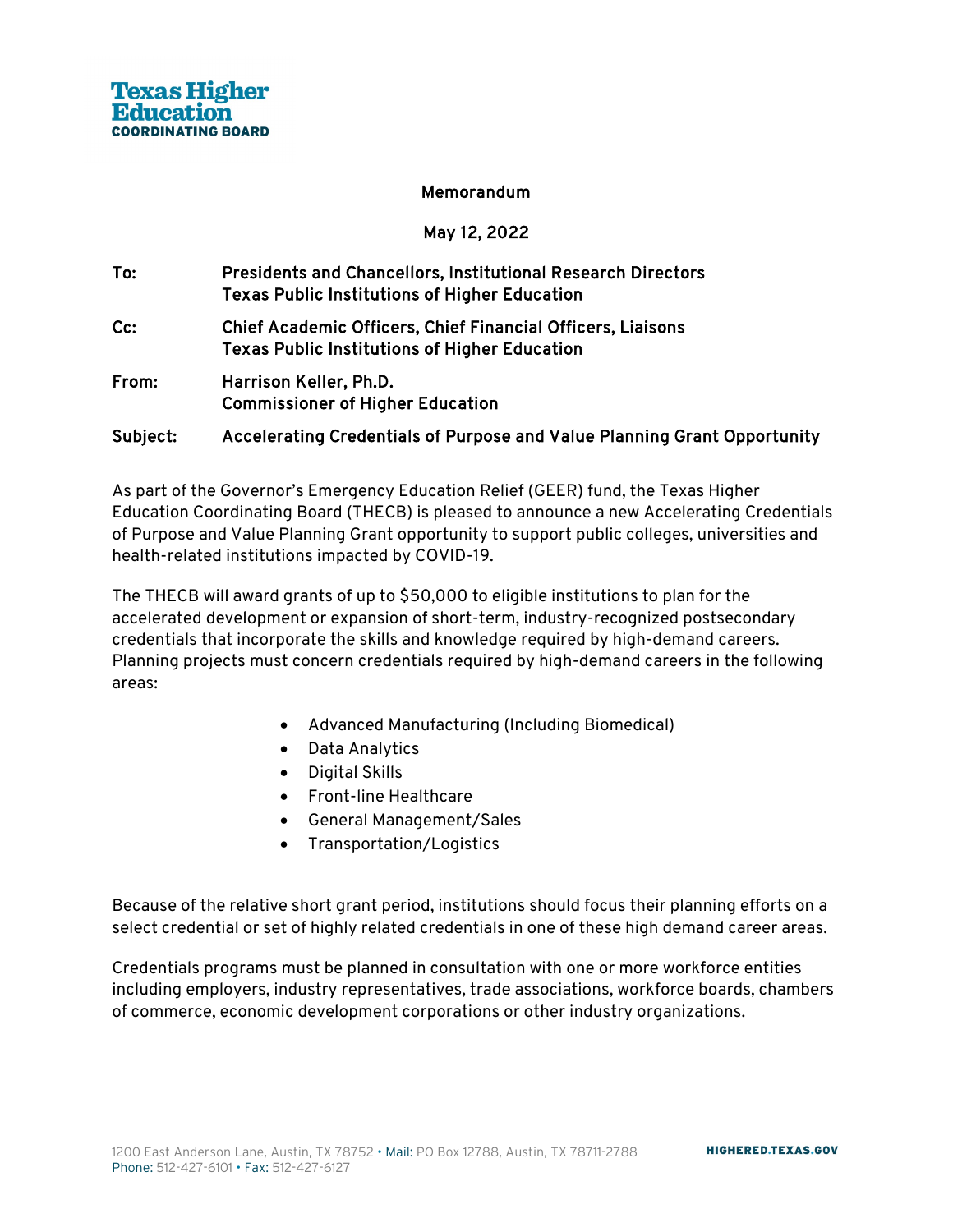The deliverable for this grant is a completed work plan concerning the expansion or creation of new short-term credential program(s). Eligible institutions that deliver a robust completed plan at the end of this planning grant period will be given bonus points for the next round of grants for Accelerating Credentials which is expected to be released in the near future.

Students enrolled in these credential programs should be able to complete the program with twelve months or less of full-time enrollment. The credential programs may be stand alone or embedded in existing degree programs (Associates, Bachelors, Masters, Doctoral, postgraduate). These programs may result in a certificate, certification, badge or other credential, but in all cases, the credential programs being planned must be convertible or stackable to a credit bearing degree program. Where practicable, institutions should leverage or incorporate existing industry-recognized certifications, training, and tools.

# **Eligibility**

A direct award of up to \$50,000 will be made to any Texas public university, university system, health related institution, or community, technical, and state college that meet the application requirements to receive an Accelerating Credentials Planning Grant. Consortia of three or more eligible entities may apply for a planning grant. An eligible institution is limited to applying once as a single institution and once as a lead institution for a consortium for a maximum total of two applications.

# Allowable Uses

In composing, operating, and reporting on the project budget, grantees must conform to federal Uniform Grant Guidance (UGG). Planning grant budgets can include:

- Purchases of curriculum development and instructional design materials;
- Personnel costs for staff/faculty time dedicated to the planning project including time needed to prepare for the THECB approval process;
- Costs associated with staff/faculty training central to the planning project;
- Costs associated with hiring external trainers, instructional designers, and other vendors necessary for the planning project; and
- Costs for meetings and travel necessary and reasonable to the planning project and allowable under UGG.

Expenditures may commence upon execution of the grant agreement and complete before September 30, 2022.

### Application Process

Eligible institutions must submit a letter of interest from the president or president's designee from the institution describing the planning project, project deliverables, and how the grant funds will be spent.